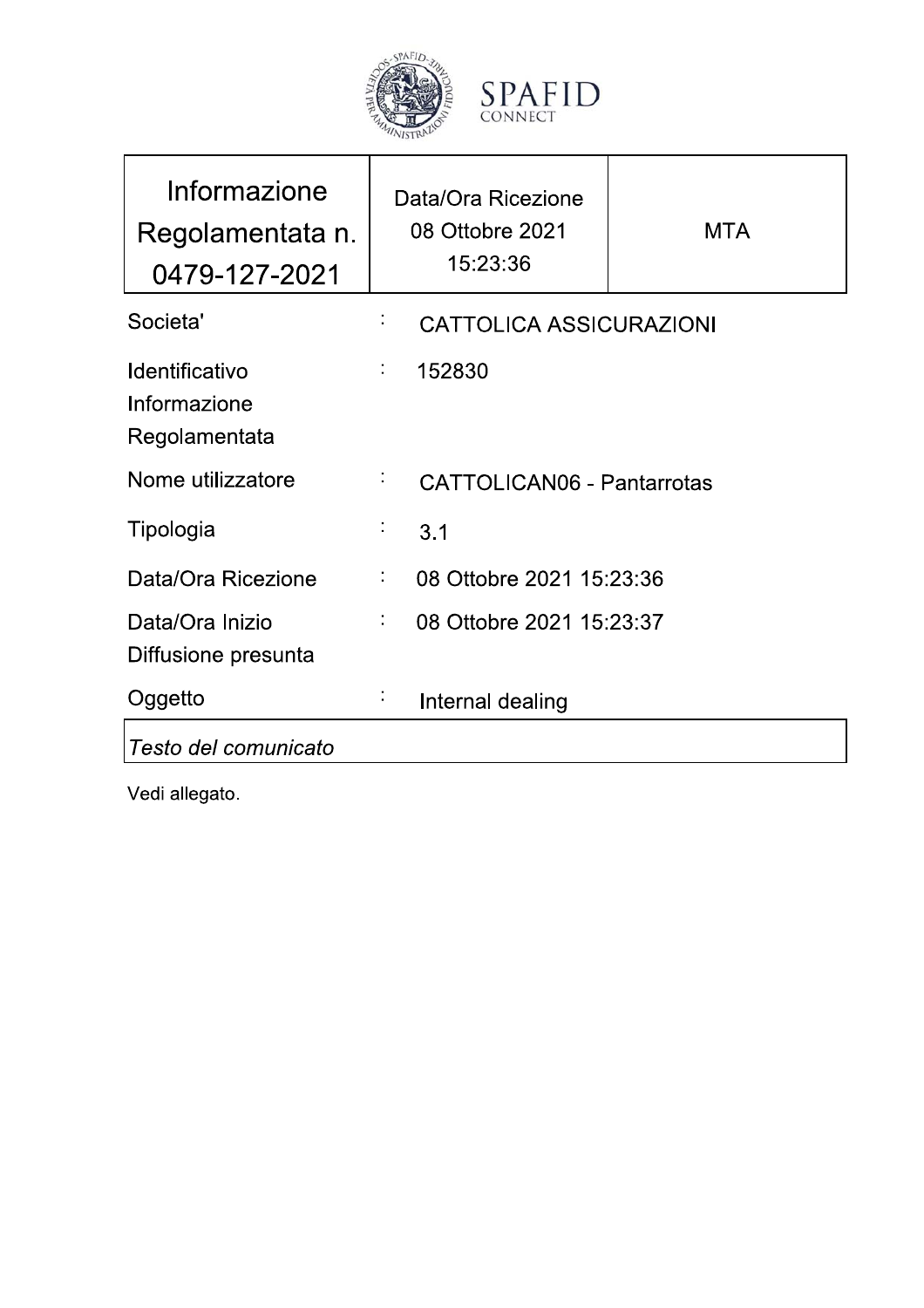

## Modello di notifica e di comunicazione al pubblico delle operazioni effettuate da persone che esercitano funzioni di amministrazione, controllo o di direzione e da persone a loro strettamente associate.

Template for notification and public disclosure of transactions by persons discharging managerial responsibilities and persons closely associated with them.

| 1            |                                                                                                                                                                                                                                                                                                                                                                                                                   | Dati relativi alla persona che esercita funzioni di  amministrazione, di controllo o di direzione/alla persona strettamente associata<br>Details of the person discharging managerial responsibilities/person closely associated                                                                                                                                                                                                                                                                                                                                                 |              |                                   |                                                                                                                                                                                                                                                                                                                                                                                                                            |                                                                                                                                                                                                                                                                                                                                                                                                                                                                                        |  |
|--------------|-------------------------------------------------------------------------------------------------------------------------------------------------------------------------------------------------------------------------------------------------------------------------------------------------------------------------------------------------------------------------------------------------------------------|----------------------------------------------------------------------------------------------------------------------------------------------------------------------------------------------------------------------------------------------------------------------------------------------------------------------------------------------------------------------------------------------------------------------------------------------------------------------------------------------------------------------------------------------------------------------------------|--------------|-----------------------------------|----------------------------------------------------------------------------------------------------------------------------------------------------------------------------------------------------------------------------------------------------------------------------------------------------------------------------------------------------------------------------------------------------------------------------|----------------------------------------------------------------------------------------------------------------------------------------------------------------------------------------------------------------------------------------------------------------------------------------------------------------------------------------------------------------------------------------------------------------------------------------------------------------------------------------|--|
| a)           | Nome<br>Name                                                                                                                                                                                                                                                                                                                                                                                                      | Per le persone fisiche:<br>For natural persons:                                                                                                                                                                                                                                                                                                                                                                                                                                                                                                                                  |              |                                   |                                                                                                                                                                                                                                                                                                                                                                                                                            |                                                                                                                                                                                                                                                                                                                                                                                                                                                                                        |  |
|              |                                                                                                                                                                                                                                                                                                                                                                                                                   | Nome:<br>First name:                                                                                                                                                                                                                                                                                                                                                                                                                                                                                                                                                             | Samuele      |                                   | Cognome:<br>Last name:                                                                                                                                                                                                                                                                                                                                                                                                     | Marconcini                                                                                                                                                                                                                                                                                                                                                                                                                                                                             |  |
| $\mathbf{2}$ | Motivo della notifica<br>Reason for the notification                                                                                                                                                                                                                                                                                                                                                              |                                                                                                                                                                                                                                                                                                                                                                                                                                                                                                                                                                                  |              |                                   |                                                                                                                                                                                                                                                                                                                                                                                                                            |                                                                                                                                                                                                                                                                                                                                                                                                                                                                                        |  |
| a)           | Posizione / Qualifica<br>Position / Status                                                                                                                                                                                                                                                                                                                                                                        | Per le persone che esercitano funzioni di amministrazione, di controllo o di direzione: indicare la posizione (ad esempio, amministratore delegato, direttore<br>finanziario) occupata all'interno dell'emittente, del partecipante al mercato delle quote di emissione, della piattaforma d'asta, del commissario d'asta, del<br>sorvegliante d'asta<br>For persons discharging managerial responsibilities: the position occupied within the issuer, emission allowances market participant/auction<br>platform/auctioneer/auction monitor should be indicated, e.g. CEO, CFO. |              |                                   |                                                                                                                                                                                                                                                                                                                                                                                                                            |                                                                                                                                                                                                                                                                                                                                                                                                                                                                                        |  |
|              |                                                                                                                                                                                                                                                                                                                                                                                                                   | Pozione:<br>Position:                                                                                                                                                                                                                                                                                                                                                                                                                                                                                                                                                            |              | Vice Direttore Generale           |                                                                                                                                                                                                                                                                                                                                                                                                                            |                                                                                                                                                                                                                                                                                                                                                                                                                                                                                        |  |
| b)           | Notifica iniziale /<br>Modifica<br>Initial notification /<br>Amendment                                                                                                                                                                                                                                                                                                                                            | Indicare se si tratta di una notifica iniziale o della modifica di una precedente<br>notifica. In caso di modifica, spiegare l'errore che viene corretto con la presente<br>notifica<br>Indication that this is an initial notification or an amendment to prior<br>notifications. In case of amendment, explain the error that this notification is<br>amending.                                                                                                                                                                                                                |              |                                   | Nuova notifica.<br>Initial notification.                                                                                                                                                                                                                                                                                                                                                                                   |                                                                                                                                                                                                                                                                                                                                                                                                                                                                                        |  |
| 3            | Dati relativi all'emittente, al partecipante al mercato delle quote di emissioni, alla piattaforma d'asta, al commissario d'asta o al sorvegliante d'asta<br>Details of the issuer, emission allowance market participant, auction platform, auctioneer or auction monitor                                                                                                                                        |                                                                                                                                                                                                                                                                                                                                                                                                                                                                                                                                                                                  |              |                                   |                                                                                                                                                                                                                                                                                                                                                                                                                            |                                                                                                                                                                                                                                                                                                                                                                                                                                                                                        |  |
| a)           | Nome<br>Name                                                                                                                                                                                                                                                                                                                                                                                                      | Nome completo dell'entità:<br>Full name of the entity:                                                                                                                                                                                                                                                                                                                                                                                                                                                                                                                           |              |                                   | CATTOLICA ASSICURAZIONI                                                                                                                                                                                                                                                                                                                                                                                                    |                                                                                                                                                                                                                                                                                                                                                                                                                                                                                        |  |
| b)           | LEI                                                                                                                                                                                                                                                                                                                                                                                                               | Codice identificativo del soggetto giuridico,<br>conforme al codice LEI di cui alla norma ISO 17442.<br>Legal Entity Identifier code in accordance with ISO<br>17442 LEI code.                                                                                                                                                                                                                                                                                                                                                                                                   |              |                                   | 815600DEEE5337E9A213                                                                                                                                                                                                                                                                                                                                                                                                       |                                                                                                                                                                                                                                                                                                                                                                                                                                                                                        |  |
| 4            | Dati relativi all'operazione: sezione da ripetere per i) ciascun tipo di strumento; ii) ciascun tipo di operazione; iii) ciascuna data; e iv) ciascun luogo in<br>cui le operazioni sono state effettuate<br>Details of the transaction(s): section to be repeated for (i) each type of instrument; (ii) each type of transaction; (iii) each date; and (iv) each place where<br>transactions have been conducted |                                                                                                                                                                                                                                                                                                                                                                                                                                                                                                                                                                                  |              |                                   |                                                                                                                                                                                                                                                                                                                                                                                                                            |                                                                                                                                                                                                                                                                                                                                                                                                                                                                                        |  |
|              |                                                                                                                                                                                                                                                                                                                                                                                                                   |                                                                                                                                                                                                                                                                                                                                                                                                                                                                                                                                                                                  |              |                                   |                                                                                                                                                                                                                                                                                                                                                                                                                            |                                                                                                                                                                                                                                                                                                                                                                                                                                                                                        |  |
|              |                                                                                                                                                                                                                                                                                                                                                                                                                   |                                                                                                                                                                                                                                                                                                                                                                                                                                                                                                                                                                                  |              | Operazione - 1<br>Transaction - 1 |                                                                                                                                                                                                                                                                                                                                                                                                                            |                                                                                                                                                                                                                                                                                                                                                                                                                                                                                        |  |
| a)           | Descrizione dello<br>strumento finanziario.<br>Tipo di strumento                                                                                                                                                                                                                                                                                                                                                  |                                                                                                                                                                                                                                                                                                                                                                                                                                                                                                                                                                                  |              |                                   | - una quota di emissione, un prodotto oggetto d'asta sulla base di quote di emissione o un derivato su quote di emissione.<br>Indication as to the nature of the instrument: — a share, a debt instrument, a derivative or a financial instrument linked to a share or a debt instrument; — an<br>emission allowance, an auction product based on an emission allowance or a derivative relating to an emission allowance. | Indicare la natura dello strumento: — un'azione, uno strumento di debito, un derivato o uno strumento finanziario legato a un'azione o a uno strumento di debito;                                                                                                                                                                                                                                                                                                                      |  |
|              | Codice di identificazione<br>Description of the                                                                                                                                                                                                                                                                                                                                                                   | Azione                                                                                                                                                                                                                                                                                                                                                                                                                                                                                                                                                                           |              |                                   |                                                                                                                                                                                                                                                                                                                                                                                                                            |                                                                                                                                                                                                                                                                                                                                                                                                                                                                                        |  |
|              | financial instrument,<br>Type of instrument<br>Identification code                                                                                                                                                                                                                                                                                                                                                | norma dell'articolo 26 del regolamento (UE) n. 600/2014.<br>No 600/2014.                                                                                                                                                                                                                                                                                                                                                                                                                                                                                                         |              |                                   | of the Council with regard to regulatory technical standards for the reporting of transactions to competent authorities adopted under Article 26 of Regulation (EU)                                                                                                                                                                                                                                                        | Codice di identificazione dello strumento come definito nel regolamento delegato della Commissione che integra il regolamento (UE) n. 600/2014 del Parlamento<br>europeo e del Consiglio per quanto riguarda le norme tecniche di regolamentazione sulla segnalazione delle operazioni alle autorità competenti adottato a<br>Instrument identification code as defined under Commission Delegated Regulation supplementing Regulation (EU) No 600/2014 of the European Parliament and |  |
|              |                                                                                                                                                                                                                                                                                                                                                                                                                   | ISIN:                                                                                                                                                                                                                                                                                                                                                                                                                                                                                                                                                                            | IT0000784154 |                                   |                                                                                                                                                                                                                                                                                                                                                                                                                            |                                                                                                                                                                                                                                                                                                                                                                                                                                                                                        |  |
| b)           | Natura dell'operazione<br>Nature of the<br>transaction                                                                                                                                                                                                                                                                                                                                                            | 7, del regolamento (UE) n. 596/2014.                                                                                                                                                                                                                                                                                                                                                                                                                                                                                                                                             |              |                                   | Description of the transaction type using, where applicable, the type of transaction identified in Article 10 of the Commission Delegated Regulation (EU)<br>2016/522(1) adopted under Article 19(14) of Regulation (EU) No 596/2014 or a specific example set out in Article 19(7) of Regulation (EU) No 596/2014.                                                                                                        | Descrizione del tipo di operazione utilizzando, se necessario, i tipi di operazioni stabiliti dall'articolo 10 del regolamento delegato (UE) 2016/522(1) della<br>Commissione adottato a norma dell'articolo 19, paragrafo 14, del regolamento (UE) n. 596/2014 oppure uno degli esempi specifici di cui all'articolo 19, paragrafo                                                                                                                                                    |  |
|              |                                                                                                                                                                                                                                                                                                                                                                                                                   |                                                                                                                                                                                                                                                                                                                                                                                                                                                                                                                                                                                  |              |                                   |                                                                                                                                                                                                                                                                                                                                                                                                                            | ACCETTAZIONE O L'ESERCIZIO DI UN DIRITTO DI OPZIONE, COMPRESO UN DIRITTO DI OPZIONE CONCESSO A PERSONE<br>CHE ESERCITANO FUNZIONI DI AMMINISTRAZIONE, DI CONTROLLO O DI DIREZIONE O A DIPENDENTI IN QUANTO PARTE<br>DELLA RETRIBUZIONE LORO SPETTANTE, E LA CESSIONE DI QUOTE DERIVANTI DALL'ESERCIZIO DI UN DIRITTO DI OPZIONE                                                                                                                                                        |  |
|              |                                                                                                                                                                                                                                                                                                                                                                                                                   | No                                                                                                                                                                                                                                                                                                                                                                                                                                                                                                                                                                               |              |                                   | A norma dell'articolo 19, paragrafo 6, lettera e), del regolamento (UE)n. 596/2014, indicare se l'operazione è legata all'utilizzo di programmi di opzioni su azioni<br>Pursuant to Article 19(6)(e) of Regulation (EU) No 596/2014, it shall be indicated whether the transaction is linked to the exercise of a share option programme.                                                                                  |                                                                                                                                                                                                                                                                                                                                                                                                                                                                                        |  |